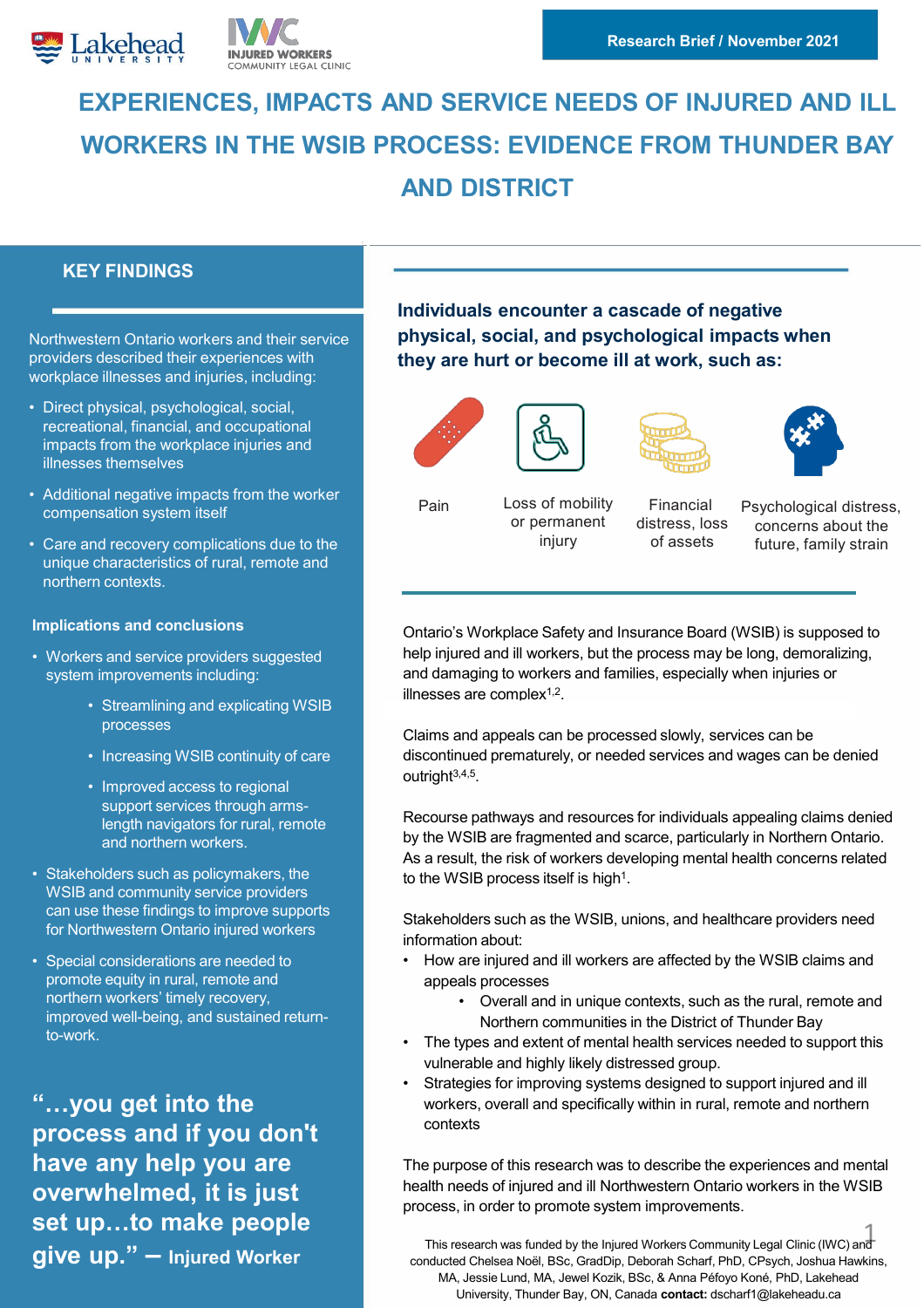## **How we Conducted the Research**

Between November 2020 and March 2021, Lakehead University researchers recruited injured and ill workers, and social service providers with WSIB experience, from across the City of Thunder Bay and its District communities to participate in the study.

**On-line survey:** Forty (40) injured and/or ill workers completed an on-line survey about their mental health, social service, and legal system needs while involved with WSIB.

**Interviews:** An additional 16 injured and ill workers and eight (8) WSIB-experienced community service providers completed interviews addressing similar themes.

#### **Research Findings**

Injured and ill workers reported that the WSIB processes had negative impacts on their psychological and physical health, relationships with families and friends, their hobbies, community involvement, financial security, and careers**.** These themes were apparent in surveys and in interviews with workers and service providers.

#### **Workers reported that they were "Very" or "Somewhat" negatively impacted by the WSIB claims and appeals processes in multiple ways.**



# **Workers and providers identified nine WSIB process impacts on mental health:**

- 1. Financial anxiety and insecurity
- 2. Family role instability and conflict
- 3. Frustration and anger
- 4. Guilt and shame
- 5. Helplessness and hopelessness
- 6. Job insecurity
- 7. Loss of professional or occupational identity
- 8. Retraumatization
- 9. Social isolation

# **They also identified system factors that affected their experience**

#### **Claims - Top Challenges:**

- Communication with WSIB (72.5%),
- Paperwork (55%)
- Finances while off work (55%)
- Medical expert assessment (47.5%)
- Going through the process while injured/ ill (45%)

#### **Appeals – Top Challenges:**

- Communication with WSIB (77.8%)
- Paperwork (50%)
- Medical expert assessment/consultation (38.9%)
- Going through the process while injured/ ill (72.2%)

**Note:** Percentages (%) represent the frequency of responses of n=40 injured workers who filed claims and n=18 injured workers who appealed WSIB decisions. Claim are labelled "C" and appeals are labelled "A"

"I'm a single mom, my kids live with me full time, I'm 100% responsible for them, and I'm getting calls about my vehicle being repossessed. And then I can't make my mortgage payments. All these things that add to already, like you're already mentally not coping well." – **Injured Worker**

"You feel guilty that you're incapable of doing the one thing that you wanted to do." – **Injured W**orker

"I had to spend hours every day on the telephone, quintessentially leading WSIB by the hand to do what they were supposed to do". –**Injured Worker**

When [injured workers] phone, they never know if they're going to get a different person. And if that person will have different opinions about what [services] they can access." –**Service Provider** 2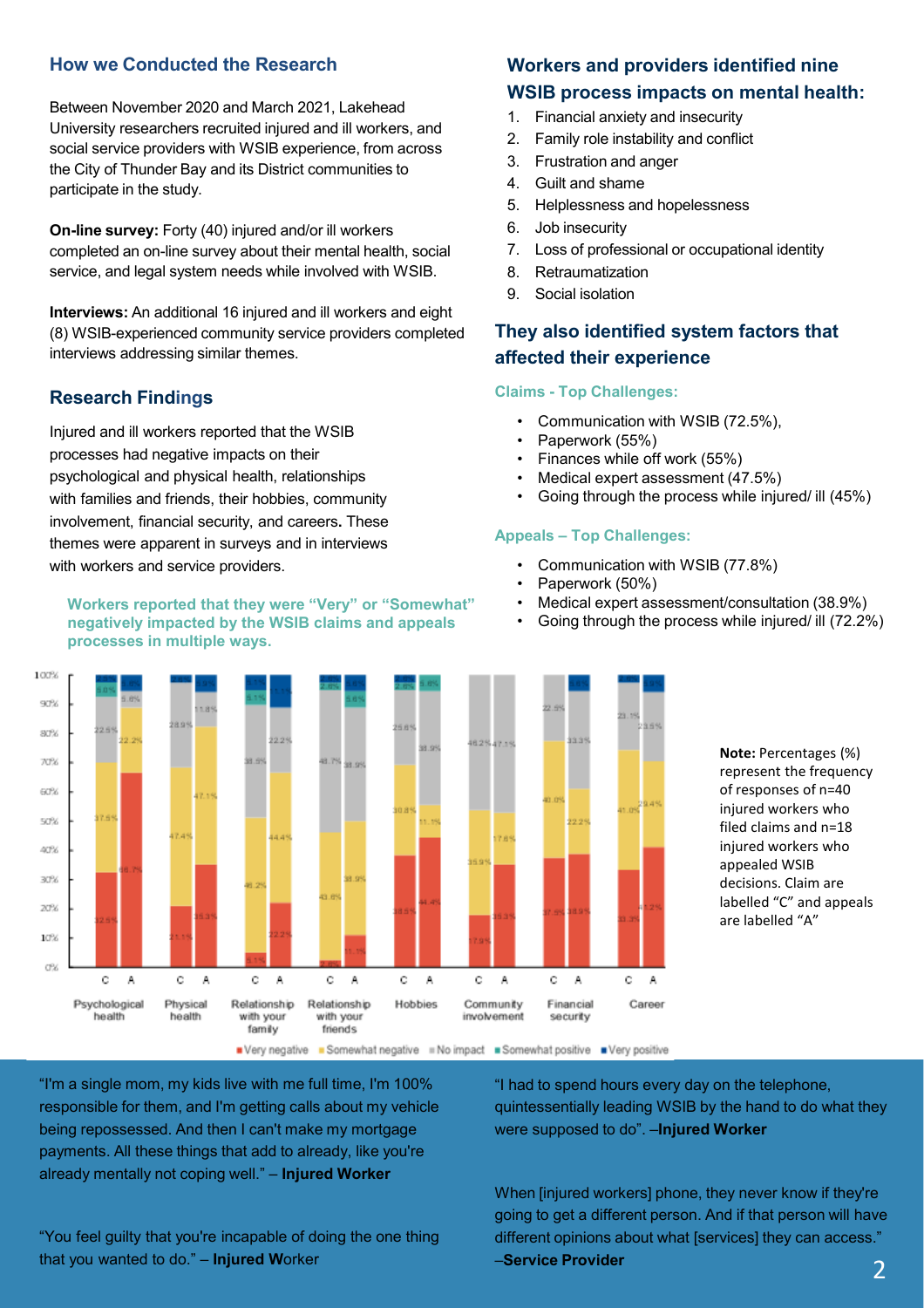

Note: Percentages (%) represent the frequency of responses for n=40 injured workers who reported on their experiences filing a claim and a subset of n=18 injured workers who appealed the decision of a claim.

### **Injured and Ill Workers Identified Protective and Risk-Promoting Aspects of the WSIB Process**

#### **Worker-identified protective (i.e., positive or experience-enhancing) factors were:**

- 1) Access to adequate services (e.g. psychological),
- 2) Introduction of a WSIB online portal to coordinate and file claims and appeals, and
- 3) WSIB transparency (i.e., instances when workers knew exactly what to expect from WSIB and what procedures to follow).

#### **Worker-identified risk (i.e., negative, or experience-detracting) factors specific to WSIB included:**

- 1) Care coordination and treatment planning issues (e.g., accessing and aligning services between providers),
- 2) Communication challenges (e.g., difficulty getting in touch with WSIB representatives),
- 3) Paperwork (e.g., total amount, complex nature),
- 4) Staff turnover and continuity of care (e.g., having to repeat basic injury/illness information to multiple new workers), and
- 5) Transparency (e.g., uncertainty about process steps and requirements).

#### **Worker-identified broader system risk factors included:**

- 1) Location and ability to access medical experts for assessments, consultation, or services,
- 2) Employer and union relations (e.g., pressure from employers to return to work, or work in ways negatively impacting recovery, or tensions between unions and employers), and
- 3) Going through the WSIB process while injured or ill (e.g., because it is complex, requires multiple steps taking away time for rest and recovery).